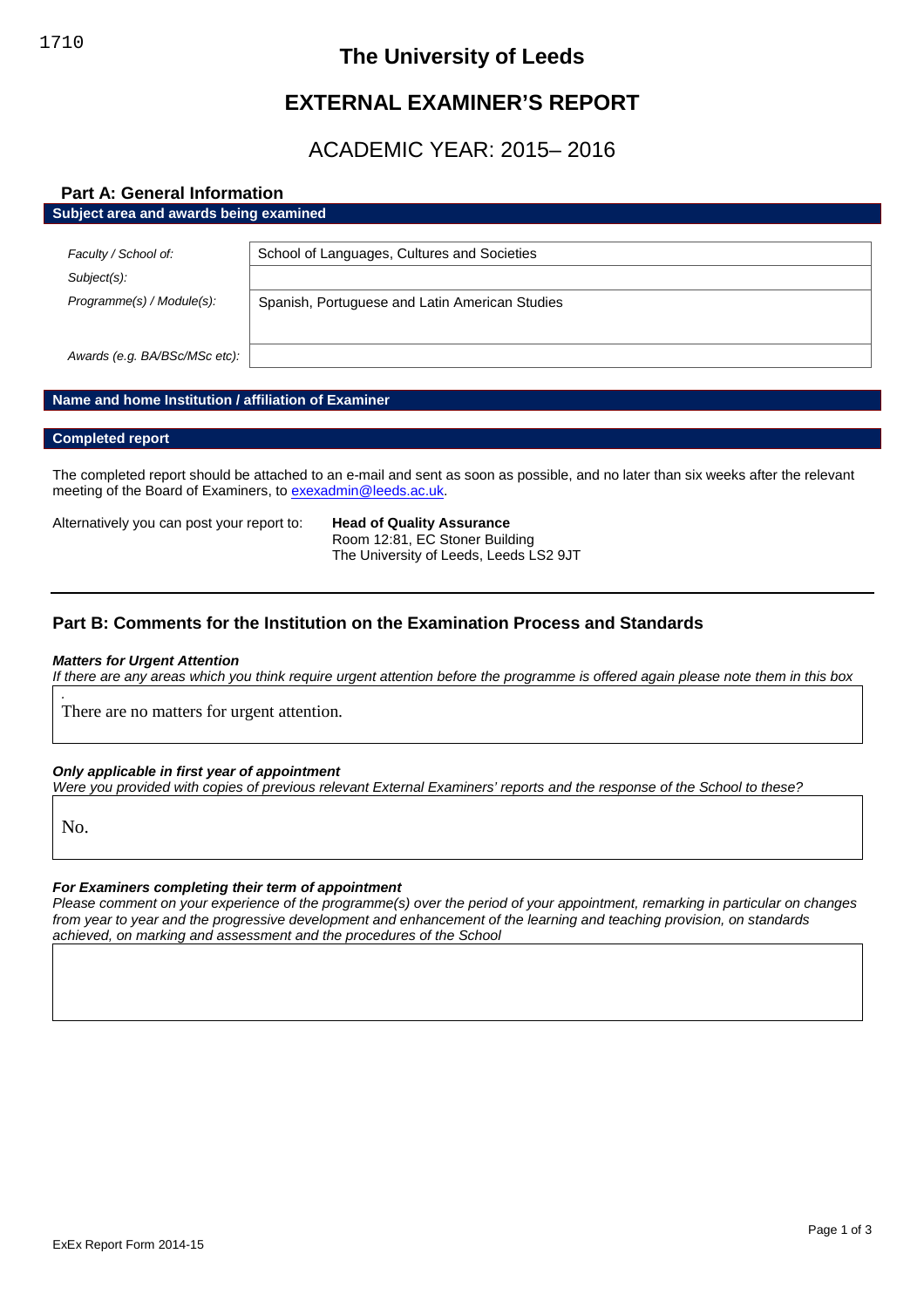### **Standards**

- **1. Please indicate the extent to which the programme Aims and Intended Learning Outcomes (ILOs) were commensurate with the level of the award**
	- *The appropriateness of the Intended Learning Outcomes for the programme(s)/modules and of the structure and content of the programme(s);*
	- *The extent to which standards are appropriate for the award or award element under consideration.*

In this, my first year as External Examiner, I found that Aims and Intended Learning Outcomes were very well stated in all documentation, and that they were met throughout the programme. Modules are carefully devised in order to meet the aims and objectives at every stage.

It is my view that standards are appropriate for the award. This is also true of all the modules I scrutinised.

#### **2. Did the Aims and ILOs meet the expectations of the national subject benchmark (where relevant)?**

 *The comparability of the programme(s) with similar programme(s) at other institutions and against national benchmarks and the Framework for Higher Education Qualifications.*

There seems to have been a lot of work done at Leeds to ensure that national subject benchmark expectations are met. This is clear in the attention to details of progression and to learning objectives in individual modules throughout the programme.

#### **3. Please comment on the assessment methods and the appropriateness of these to the ILOs**

- *The design and structure of the assessment methods, and the arrangements for the marking of modules and the classification of awards;*
- *The quality of teaching, learning and assessment methods that may be indicated by student performance.*

The assessment methods are appropriate throughout the programme. While there is the expected emphasis on essay writing and written exam, there is also a variety of forms of assessment within that, for example, posters. The assessment seems to be carefully structured to ensure development of key skills, and to provide a strong sense of progression.

From what I saw in this year, the teaching is of a very high standard. Materials provided to students on modules are excellent, and the lecturers provide a very strong framework for learning. The modules that I saw showed excellent levels of organisation, and students responded well, with some very high standards of writing. All of this would suggest that the teaching is of a high standard throughout the degree.

#### **4. Were students given adequate opportunity to demonstrate their achievement of the Aims and ILOs?**

- *The academic standards demonstrated by the students and, where possible, their performance in relation to students on comparable courses;*
	- *The strengths and weaknesses of the students as a cohort.*

Yes, students have ample opportunity to demonstrate their achievement of the aims and learning objectives. The strengths of the students as a cohort lie in the quality of work of the most independent thinkers, who are obviously encouraged to develop their work. The weaknesses, as would be expected, lie in the managing of scholarly apparatus, especially in the lower levels, but this improves by final year..

**5. For Examiners responsible for programmes that include clinical practice components, please comment on the learning and assessment of practice components of the curriculum**

#### **6. Please comment on the nature and effectiveness of enhancements to the programme(s) and modules since the previous year**

*It would be particularly helpful if you could also identify areas of good practice which are worthy of wider dissemination.* N/A

## **7. Please comment on the influence of research on the curriculum and learning and teaching**

*This may include examples of curriculum design informed by current research in the subject; practice informed by research; students undertaking research.*

It is clear to me from this year that the programme is built on the research strengths of the academic staff. This means that there is a broad curriculum covering a lot of the Iberian world. It is to be noted that the programme shapes the research-led teaching very well in order to manage student progression and to provide a very strong foundation in the discipline. Students undertake research at final year level when they do a dissertation and there were some examples of really first class research at this stage.

## **8. Where the programme forms part of an Integrated PhD, please comment on the appropriateness of the programme as training for a PhD**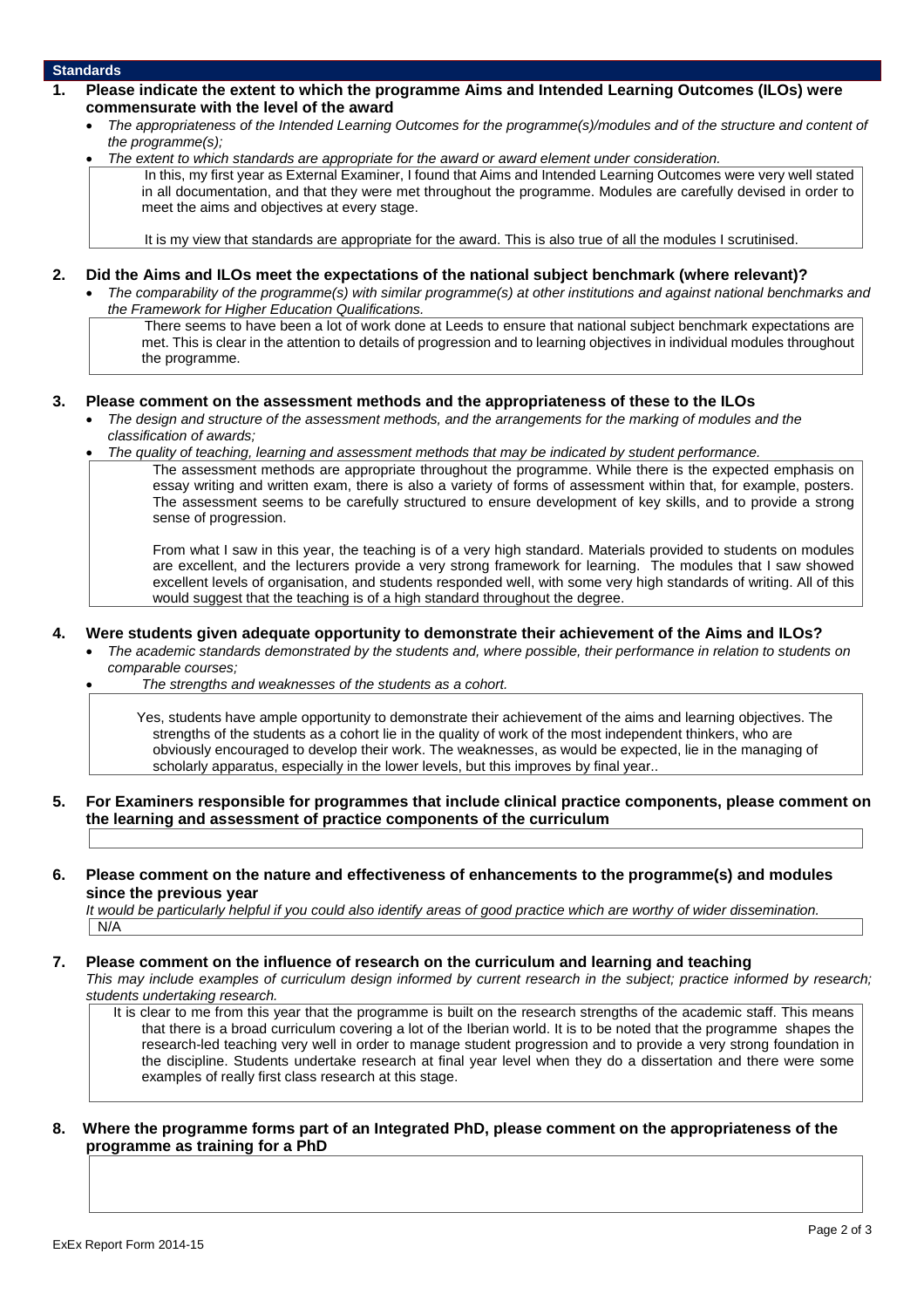#### **For Examiners involved in mentoring arrangements**

**9. If you have acted as a mentor to a new External Examiner or have received mentor support please comment here on the arrangements**

#### **The Examination/Assessment Process**

**10. The University and its Schools provide guidance for External Examiners as to their roles, powers and responsibilities. Please indicate whether this material was sufficient for you to act effectively as an External Examiner.**

*Whether External Examiners have sufficient access to the material needed to make the required judgements and whether they are encouraged to request additional information.*

Throughout the year I received all paperwork in a timely and helpful fashion. All the information received was helpful and allowed me to fulfil my duties effectively.

**11. Did you receive appropriate documentation relating to the programmes and/or parts of programmes for which you have responsibility, e.g. programme specifications or module handbooks, marking criteria?** *The coherence of the policies and procedures relating to External Examiners and whether they match the explicit roles they are asked to perform.*

Again, I received all documentation in a timely fashion, and it was all fundamental to understanding the programme and fulfilling my duties effectively.

**12. Were you provided with all draft examination papers/assessments? Was the nature and level of the questions appropriate? If not, were suitable arrangements made to consider your comments?**

I received all draft examination papers and was given ample time to note any queries. All questions were appropriate at all levels. In any case, there were clear mechanisms in place for comment and the members of staff were very willing to hear them and respond.

#### **13. Was sufficient assessed / examined work made available to enable you to have confidence in your evaluation of the standard of student work? Were the scripts clearly marked/annotated?**

I attended for two days before the meeting. All scripts were available, they were clearly marked and any specific cases for attention were highlighted. It all worked very smoothly indeed.

## **14. Was the choice of subjects for dissertations appropriate? Was the method and standard of assessment appropriate?**

The dissertations I saw had obviously been very carefully supervised and students were obviously encouraged to use their research skills to develop their work. The assessment was excellent, comments meticulous and a clear dialogue with the second marker was in evidence in all cases.

**15. Were the administrative arrangements satisfactory for the whole process, including the operation of the Board of Examiners? Were you able to attend the meeting? Were you satisfied with the recommendations of the Board?**

All administrative arrangements were excellent throughout. The Board of Examiners was very well managed indeed.

## **16. Were appropriate procedures in place to give due consideration to mitigating circumstances and medical evidence?**

Yes.

## **Other comments**

## **Please use this box if you wish to make any further comments not covered elsewhere on the form**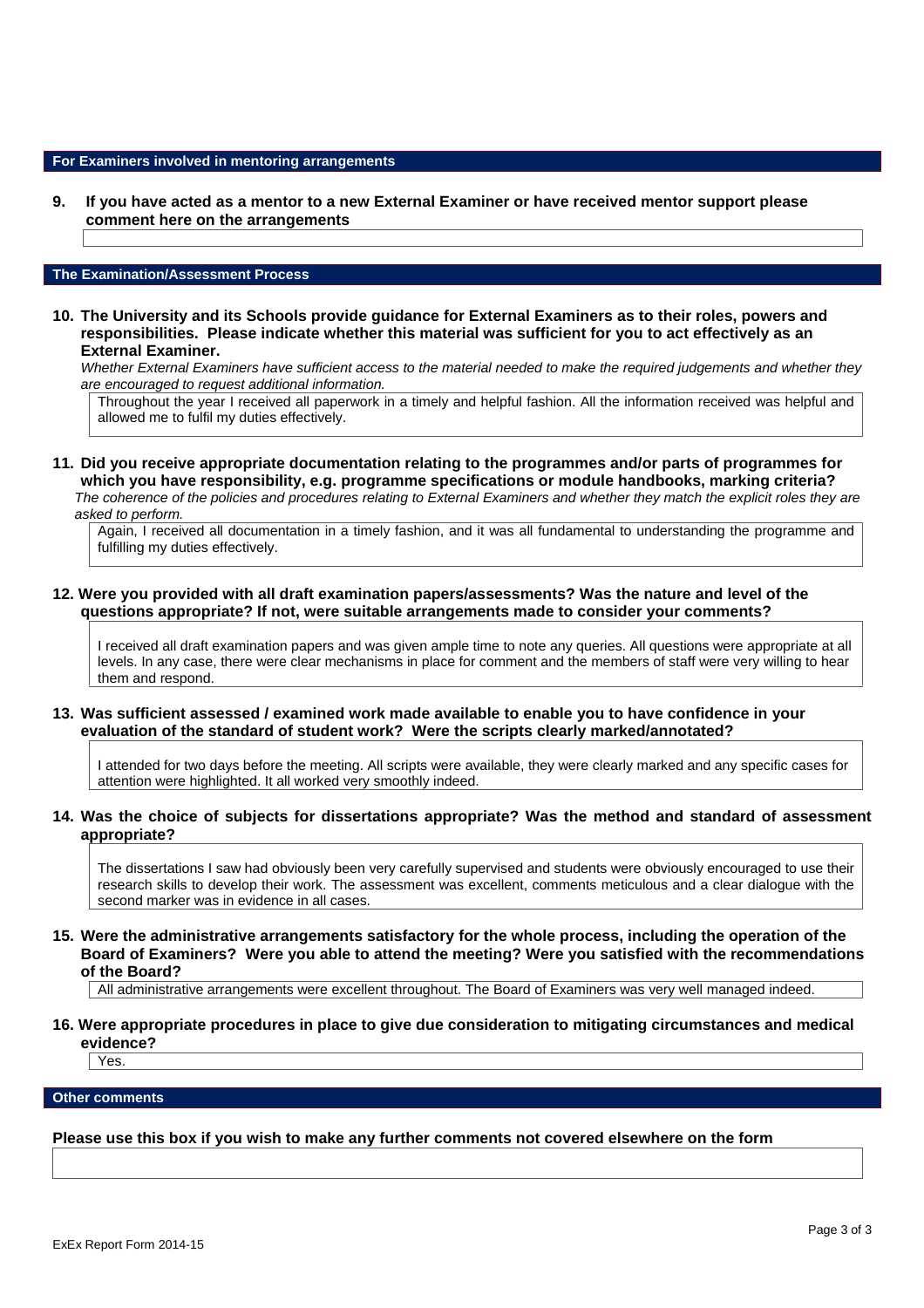# **School of Languages, Cultures and Societies Spanish, Portuguese and Latin American Studies**



28 November 2016

Dear

Now that all External Examiners' reports have been internally processed, I would like to respond to both the general comments from all Externals and the specific recommendations which you made in your report in relation to the academic session 2014/2015.

I would first like to thank all Externals for the positive comments about the overall quality of the subject area's work, the diversity of modules we offer supported by a strong research culture, the high level of student achievement and the variety and rigour of the assessment procedures, as well as the efficiency of the marking, feedback and exams administration. In return I would also like to thank all Externals for their hard work and kind support both during the year (approving draft exam papers) and during the day of moderation in Leeds before the Marks Meeting. SPLAS at Leeds also thanks you for your collaboration and dedication as an External Examiner during the last academic year.

We feel very pleased to see that you regard our teaching and assessment methods as being of a high standard. Your comments on the way in which our research-led teaching promotes student's progression and helps monitor it are also welcome. This year we will continue to send all relevant materials to you as promptly as possible so you can discharge your duties as External Examiner as well and as productively as you did last year.

Finally, thank you once again for your work last year. We have all very much benefited from your comments and professionalism.

Yours sincerely,

Exams Officer Lecturer in Spanish History University of Leeds Leeds LS1 JT9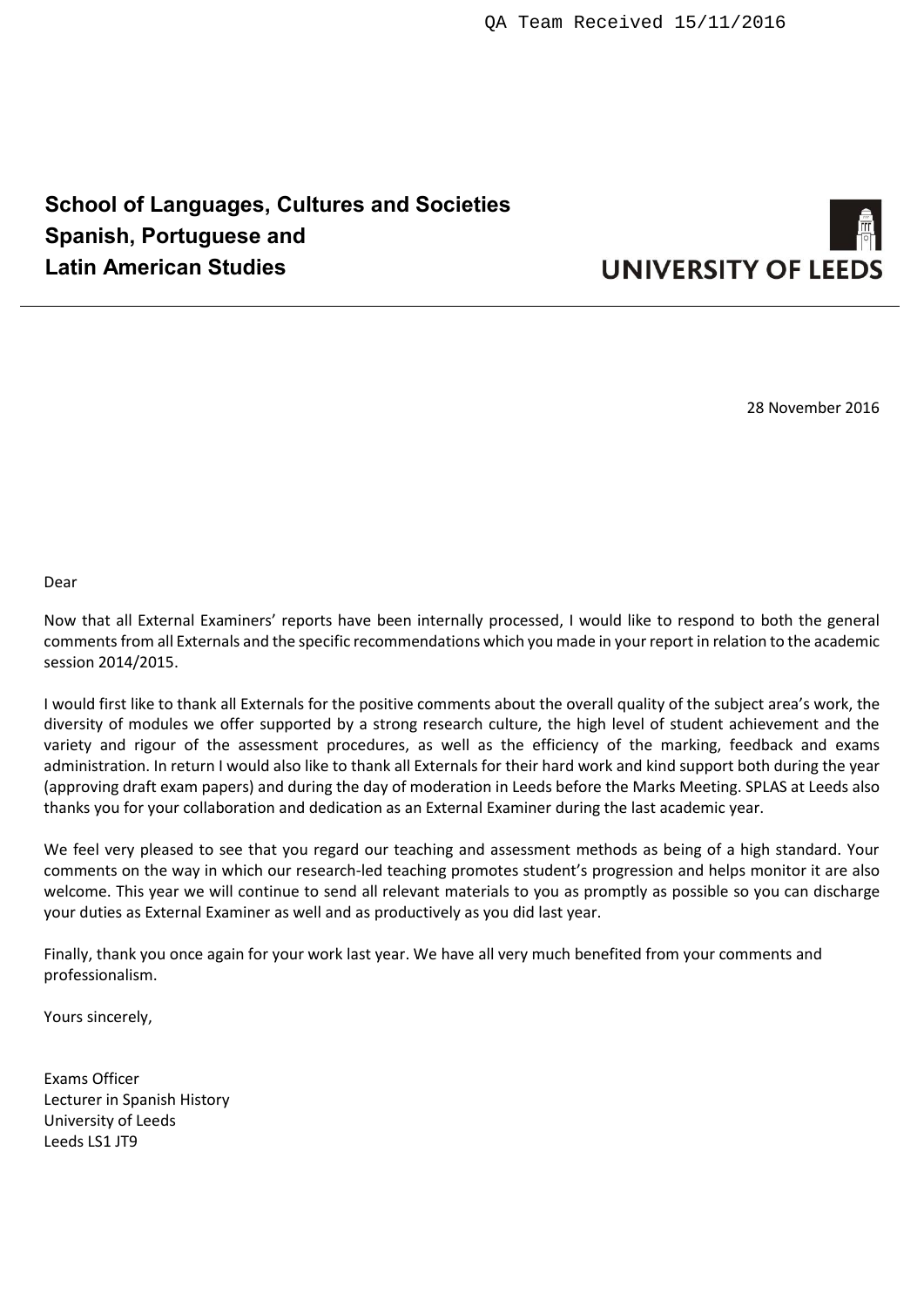## **The University of Leeds**

## **EXTERNAL EXAMINER'S REPORT**

## ACADEMIC YEAR: 2014– 2015

## **Part A: General Information Subject area and awards being examined**

| Faculty / School of:          | School of Languages, Cultures and Societies/ Language Centre |
|-------------------------------|--------------------------------------------------------------|
| Subject(s):                   | Spanish Language Modules                                     |
| Programme(s) / Module(s):     |                                                              |
| Awards (e.g. BA/BSc/MSc etc): | Spanish electives                                            |

## **Name and home Institution / affiliation of Examiner**

#### **Completed report**

The completed report should be attached to an e-mail and sent as soon as possible, and no later than six weeks after the relevant meeting of the Board of Examiners, to [exexadmin@leeds.ac.uk.](mailto:exexadmin@leeds.ac.uk)

Alternatively you can post your report to: **Head of Quality Assurance**

Room 12:81, EC Stoner Building The University of Leeds, Leeds LS2 9JT

## **Part B: Comments for the Institution on the Examination Process and Standards**

#### *Matters for Urgent Attention*

*If there are any areas which you think require urgent attention before the programme is offered again please note them in this box*

N/A

*.*

#### *Only applicable in first year of appointment*

*Were you provided with copies of previous relevant External Examiners' reports and the response of the School to these?*

Yes, I was given all the information in advance of my arrival. I was also given contextual information on the programme.

#### *For Examiners completing their term of appointment*

*Please comment on your experience of the programme(s) over the period of your appointment, remarking in particular on changes from year to year and the progressive development and enhancement of the learning and teaching provision, on standards achieved, on marking and assessment and the procedures of the School*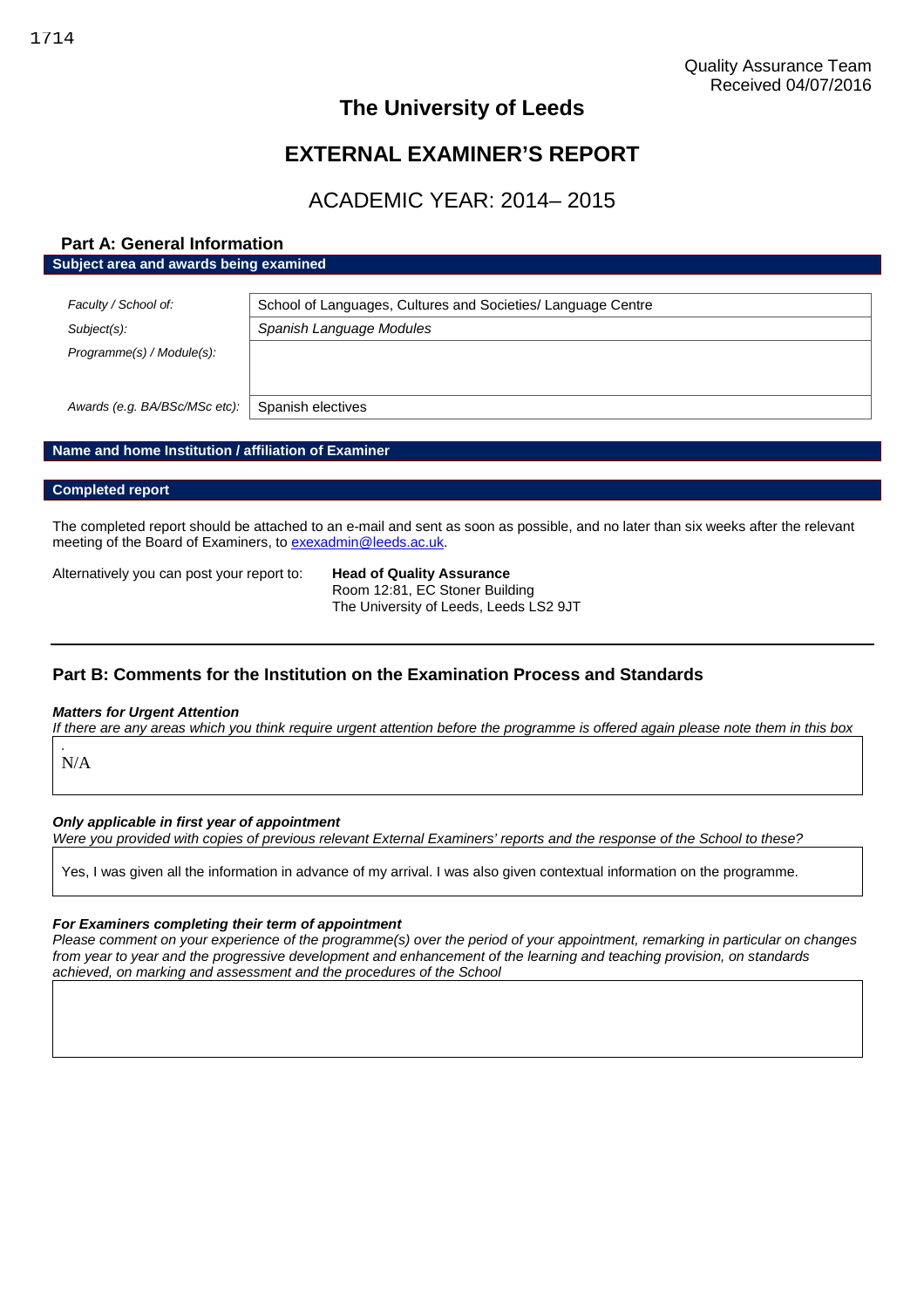## **Standards**

- **1. Please indicate the extent to which the programme Aims and Intended Learning Outcomes (ILOs) were commensurate with the level of the award**
	- *The appropriateness of the Intended Learning Outcomes for the programme(s)/modules and of the structure and content of the programme(s);*
	- *The extent to which standards are appropriate for the award or award element under consideration.*

I found the Aims and ILOs, as well as the structure and content of the programmes, to be appropriate. The standards were also applied appropriately.

#### **2. Did the Aims and ILOs meet the expectations of the national subject benchmark (where relevant)?**

 *The comparability of the programme(s) with similar programme(s) at other institutions and against national benchmarks and the Framework for Higher Education Qualifications.*

Students are aware of what is required of them and are taught intensively and assessed in such a way that their progress is constantly monitored. Information for each module is very clear. Guidance on the expectations and available resources is provided. The inclusion of a recommended bibliography for almost every course was, in my view, a good way to give students the tools to deepen their knowledge of the subject.

## **3. Please comment on the assessment methods and the appropriateness of these to the ILOs**

- *The design and structure of the assessment methods, and the arrangements for the marking of modules and the classification of awards;*
- *The quality of teaching, learning and assessment methods that may be indicated by student performance.*

As a new examiner to the University of Leeds, I am most impressed by the variety of options in the programme and by the rigour with which Spanish is taught and assessed in the modules that I have evaluated. In the very design of the exams one can see that there is an intention to go beyond simply testing students on their command of the language, as exams give them the opportunity to apply all that they have learnt during their studies. The use of real and authentic materials was a very good way to set the tone for many of the exams that I have seen. The use of realia by exam setters is to be praised as it provides students an opportunity to test their language according to real-life situations.

## **4. Were students given adequate opportunity to demonstrate their achievement of the Aims and ILOs?**

 *The academic standards demonstrated by the students and, where possible, their performance in relation to students on comparable courses;*

*The strengths and weaknesses of the students as a cohort.*

Yes, students were given adequate opportunity to demonstrate their achievement and this can be seen in the wide range of marks awarded in the programme.

**5. For Examiners responsible for programmes that include clinical practice components, please comment on the learning and assessment of practice components of the curriculum**

N/A

## **6. Please comment on the nature and effectiveness of enhancements to the programme(s) and modules since the previous year**

*It would be particularly helpful if you could also identify areas of good practice which are worthy of wider dissemination.* N/A

#### **7. Please comment on the influence of research on the curriculum and learning and teaching**

*This may include examples of curriculum design informed by current research in the subject; practice informed by research; students undertaking research.*

I was very impressed with how the faculty's research has been incorporated into the curriculum. I would encourage members of the department to apply for a major grant on language teaching because, in my view, they have the experience required to successfully obtain funding from external bodies.

## **8. Where the programme forms part of an Integrated PhD, please comment on the appropriateness of the programme as training for a PhD**

N/A

## **For Examiners involved in mentoring arrangements**

**9. If you have acted as a mentor to a new External Examiner or have received mentor support please comment here on the arrangements**

N/A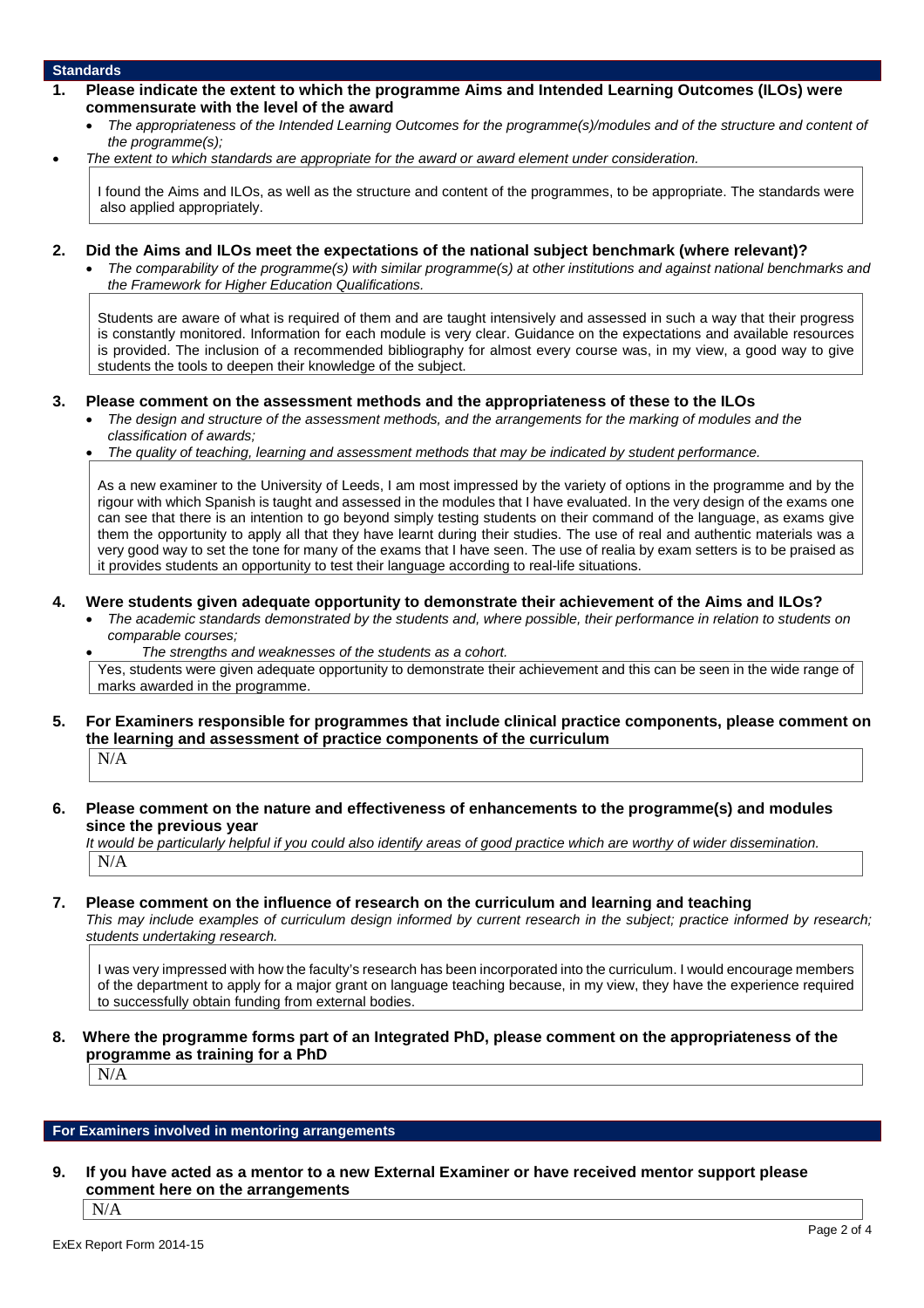## **10. The University and its Schools provide guidance for External Examiners as to their roles, powers and responsibilities. Please indicate whether this material was sufficient for you to act effectively as an External Examiner.**

*Whether External Examiners have sufficient access to the material needed to make the required judgements and whether they are encouraged to request additional information.*

Yes, I received the External Examiner Handbook which provided clear guidance. I also appreciated being assigned a mentor, who has given me helpful guidance in my first year at as External Examiner. I am very grateful to her for her time and I think that this mentoring system should be maintained in the future. I would be happy to act as mentor for other external examiners in the future.

#### **11. Did you receive appropriate documentation relating to the programmes and/or parts of programmes for which you have responsibility, e.g. programme specifications or module handbooks, marking criteria?** *The coherence of the policies and procedures relating to External Examiners and whether they match the explicit roles they are asked to perform.*

Yes, I received sufficient information in advance and I was given relevant information on each course assessed.

## **12. Were you provided with all draft examination papers/assessments? Was the nature and level of the questions appropriate? If not, were suitable arrangements made to consider your comments?**

Yes, I was provided with these materials. The questions were very appropriate. Indeed, I was impressed by how the assessment materials were designed to replicate real-life language situations. In some cases, they included images and other features. It is clear that lecturers spend a tremendous amount of time on the design of these materials.

## **13. Was sufficient assessed / examined work made available to enable you to have confidence in your evaluation of the standard of student work? Were the scripts clearly marked/annotated?**

Yes. I was given a lot of information on the assessment and a detailed record of markers' notes on individual students' performance. I met with almost all the lecturers individually and had an opportunity to learn more about each course. The organisation of the Board of Examiners was exemplary. The meeting went very smoothly and was very efficient overall.

## **14. Was the choice of subjects for dissertations appropriate? Was the method and standard of assessment appropriate?**

There was only one extended essay on an interesting subject related to discourse analysis. The method and standard of assessment was appropriate.

**15. Were the administrative arrangements satisfactory for the whole process, including the operation of the Board of Examiners? Were you able to attend the meeting? Were you satisfied with the recommendations of the Board?**

Yes, I was able to attend the meeting. The administrative arrangements of the Board were excellent. I was satisfied with the recommendations of the board.

## **16. Were appropriate procedures in place to give due consideration to mitigating circumstances and medical evidence?**

There was a previous meeting in which the mitigating circumstances and medical evidence were dealt with. Some of the cases were mentioned during the Board meeting and consulted with the external examiners if needed. In addition, I had informal conversations with colleagues to discuss some of these cases. One specific case was discussed further in a followup email after my visit to Leeds and a consensus decision was made by the lecturers, the Senior Examiner and myself as External Examiner.

## **Other comments**

## **Please use this box if you wish to make any further comments not covered elsewhere on the form**

There is no doubt that this is an innovative programme for the teaching of Spanish with an array of modules that whet the appetite of any 21st century learner. During the brief oral report that I gave at the Board of examiners I had a chance to congratulate colleagues at Leeds for their professionalism, while making some minor suggestions for the language programme based on the materials that I had seen. My first recommendation would be to incorporate instances of idiomatic language into exams. This type of language, while being present in everyday communication, is often not taught or assessed but is an important component of how native speakers talk and interact, certainly in Hispanic cultures.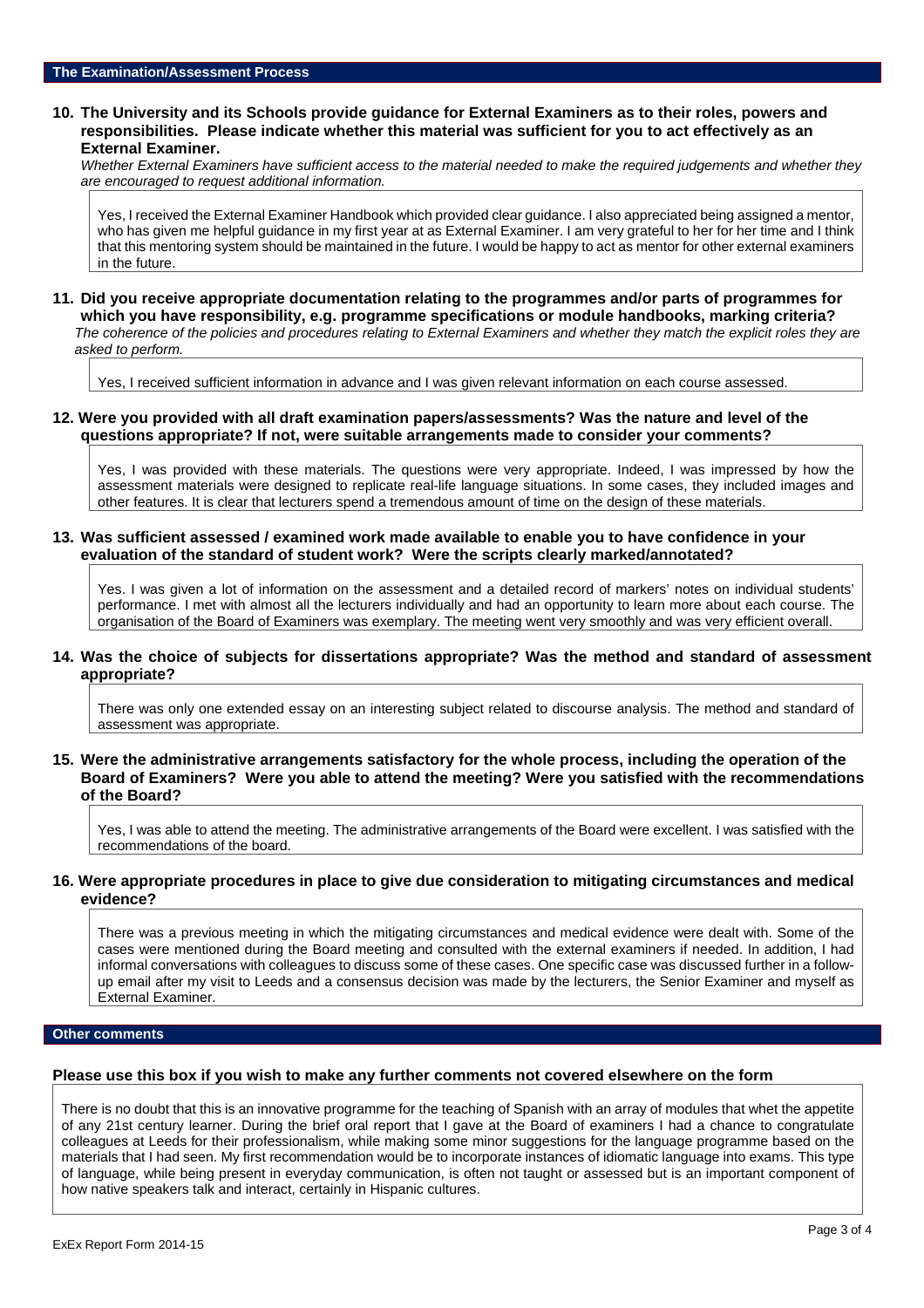Also, Spanish is a language characterised by its linguistic diversity. It is the second most widely-spoken native tongue in the world and an official language in 21 countries. Unlike many other major languages, it does not possess a variety that is used as the language of prestige. The importance of linguistic diversity in Spanish is reflected in the creation of a new international proficiency test, SIELE, which will take into account different geographic varieties of the language in a single exam and will be launched jointly by the Universidad de Salamanca (Spain) and the Universidad Nacional Autónoma de México (Mexico) in September 2016.

Hence my second recommendation would be a more salient integration of the different varieties of the language in some of the advanced modules. Perhaps the creation in the near future of a module devoted to exploring the different varieties of the Spanishspeaking world could be an asset to the language programme. For instance, having this component in the second year, it would prepare students before they go on their year abroad, especially, those who have not been exposed to Latin American varieties, because of the geographical distance, while also making the most of their experience. In the final year, it would also help students appreciate the connection between the language and the literature and if a module is devoted to this topic from a linguistic perspective, students could apply their experience during the year abroad further investigating the variety of Spanish with which they have been in contact. As already mentioned, these are only some minor suggestions based on the direction taken by some institutions in connection with the teaching of Spanish.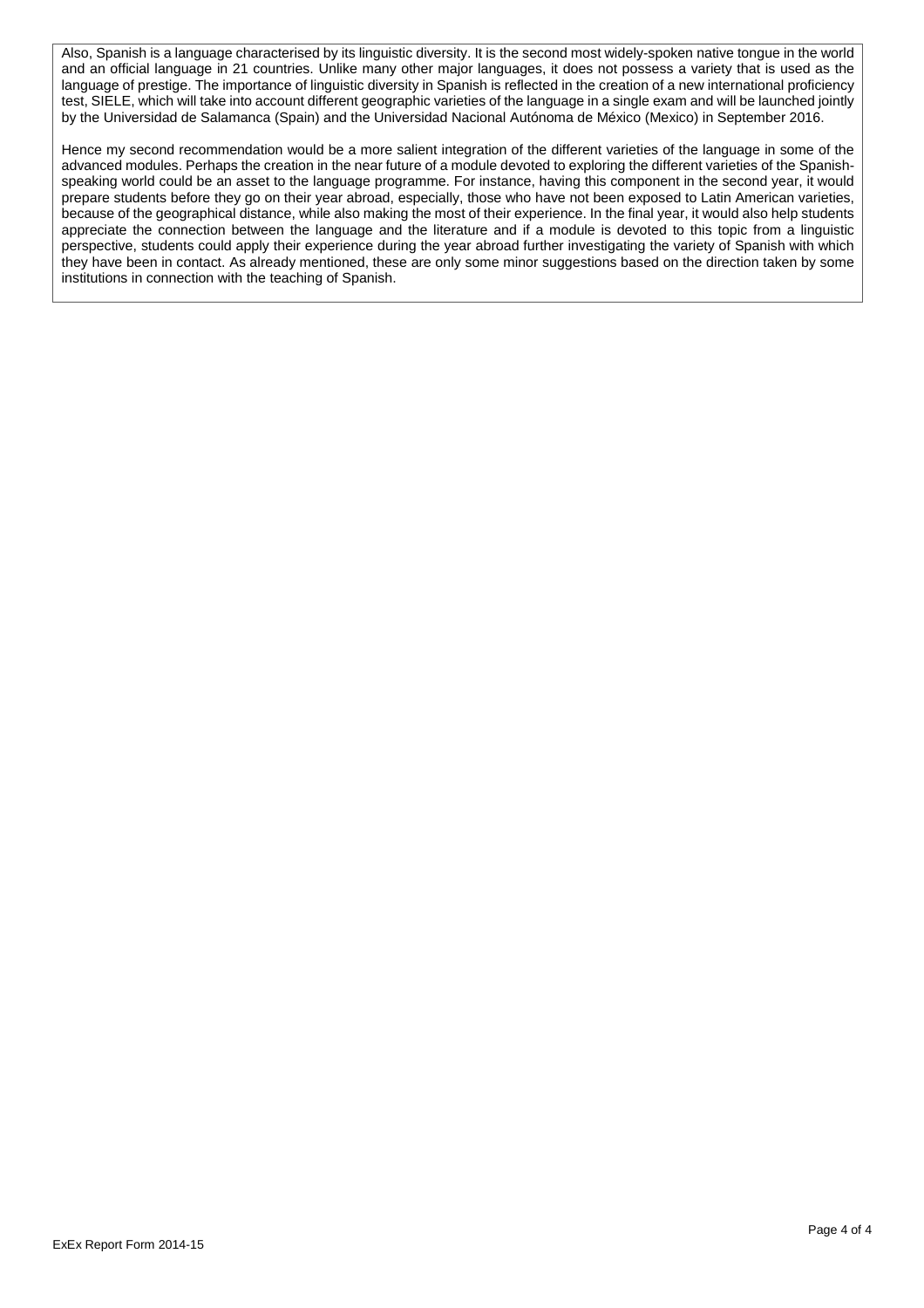# **School of Languages, Cultures and Societies Spanish, Portuguese and Latin American Studies**



17 January 2017

Dear

Now that all External Examiners' reports have been internally processed, I would like to respond to both the general comments from all Externals and the specific recommendations which you made in your report in relation to the academic session 2015-2016.

I would first like to thank all Externals for the encouraging comments about the overall quality of the subject area's work, the diversity of modules we offer supported by a strong research culture, the high level of student achievement and the variety and rigour of the assessment procedures, as well as the efficiency of the marking, feedback and exams administration. In return I would also like to thank all Externals for their work and support both during the year (approving draft exam papers) and during the day of moderation in Leeds before the Exams Board.

Our unit was very satisfied with your work during the whole year, in the Marks Meeting and with the report you submitted earlier this year. We are delighted to read your praise on our language teaching methods and the rigour displayed. We are also pleased to see the potential benefits of using real-life texts and images in exams to test student's actual levels of language acquisition and usage, and thus enhance their employability skills. We find equally gratifying your positive comments on our varied teaching methods and we are very pleased that you find our programme innovative and well designed.

Your positive comments about the departmental work and, in particular, the Spanish-language teaching section have already been passed on to colleagues. They are working on devising ways to incorporate the use of idiomatic expressions in the Final Year exam. Due consideration is also being given to your insightful suggestion regarding the creation of language modules on the different varieties of spoken Spanish to support our students who spend their Year Abroad in Latin America. Thanks for both recommendations, they are highly appreciated and we are taking them on board.

Finally, I should like to thank you once again for your generosity, hard work, professionalism and support over the course of the last years and look forward to maintaining our successful collaboration with you in the future.

Yours sincerely,